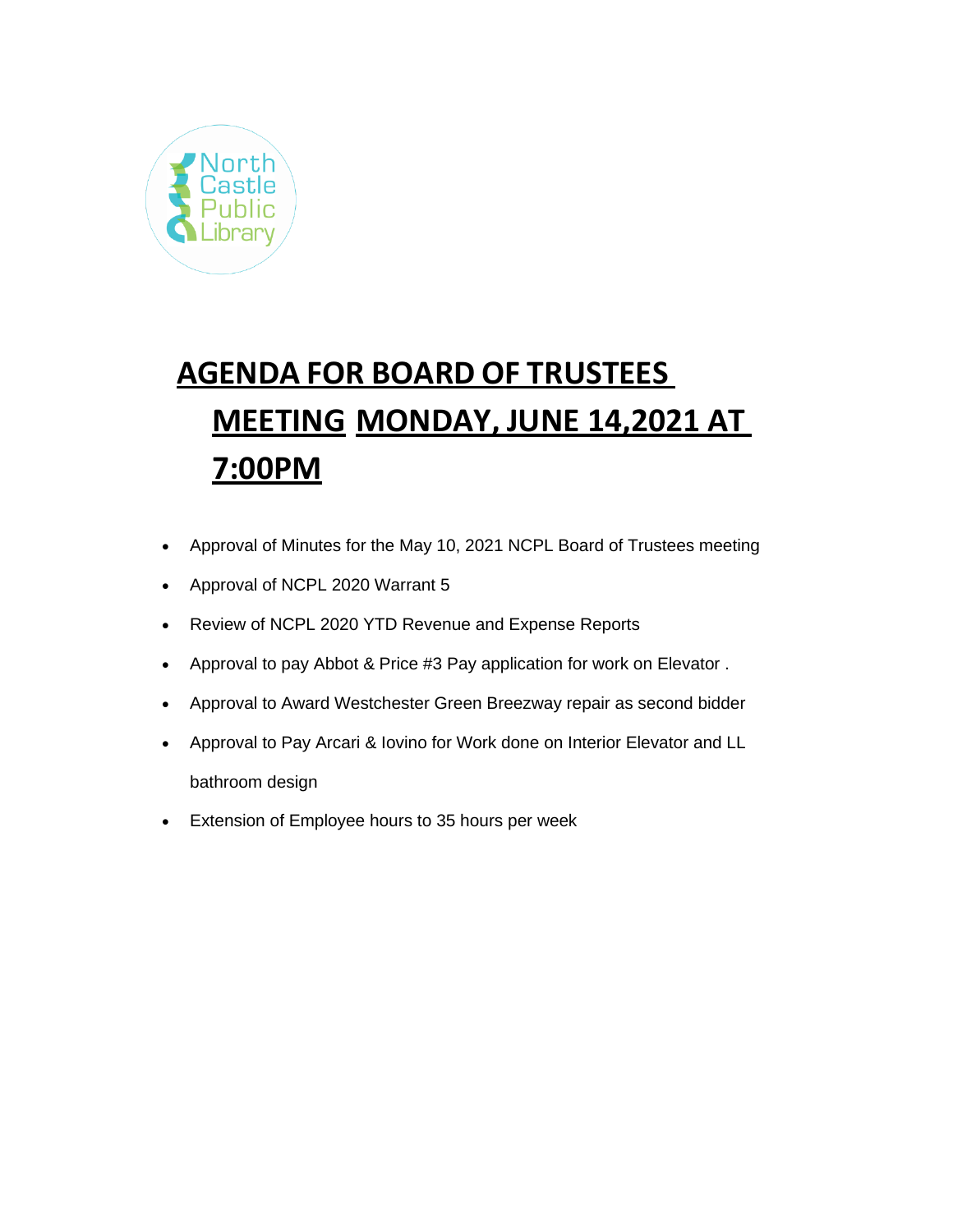# **North Castle Public Library**

# **Library Board of Trustees Minutes July 12, 2021**

This meeting was a Zoom meeting due to COVID-19 restrictions. It was recorded and a transcript will be available.

Scott Stopnik called meeting to order at: 7:02pm

#### **In Attendance :**

**Trustees:** Diane Borgia, Jeanne Lapsker, Scott Stopnik, Kim Longo, Brian Harp, Stephanie Paul

**Absent**: Farva Jafri

**Library:** Edie Martimucci, **Friends:** Barbara Vircillo

**Town:** Saleem Hussain

**Key Votes/Review**:

- **Approval of Minutes for the June 14th, NCPL Board of Trustees meeting** (attached). Thank you, Diane!
	- o Motion to approve Diane
	- $\circ$  Second Kim
	- o Approved All
- **Approval of NCPL 2021 Warrant 6** (AP GL Reports are attached). Total expenses included in Warrant 6 are \$ 56,752.02 of which the Friends are paying \$1,735.00. Thank you to the Friends for their continuing support! Stephanie Paul has reviewed all invoices in the warrant and supports their approval. Thanks to Abbas Sura and Patrick Ricci for their financial support of NCPL!
	- $\circ$  Motion to approve Stephanie
	- $\circ$  Second Brian
	- o Approved All
- **Review of NCPL 2021 YTD Revenue and Expense Reports** (attached in two formats through June 30)
	- $\circ$  Question Where did \$18,099 come from? this is a return to the library for the unemployment due to Covid from the Covid relief payment.
	- o Edie will check with Abbas as to which account this goes into.
	- $\circ$  Need to review how Abbas is moving funds in accounts. The board is supposed to be notified. Edie will setup a meeting to review how funds are transfered.
- **Approval of B3 proposal and transfer of funds:** This proposal is to facilitate the design, preparation of bid document, management, and reference checks of bidders, and oversee the execution of design of Truss repair at the Armonk branch library. The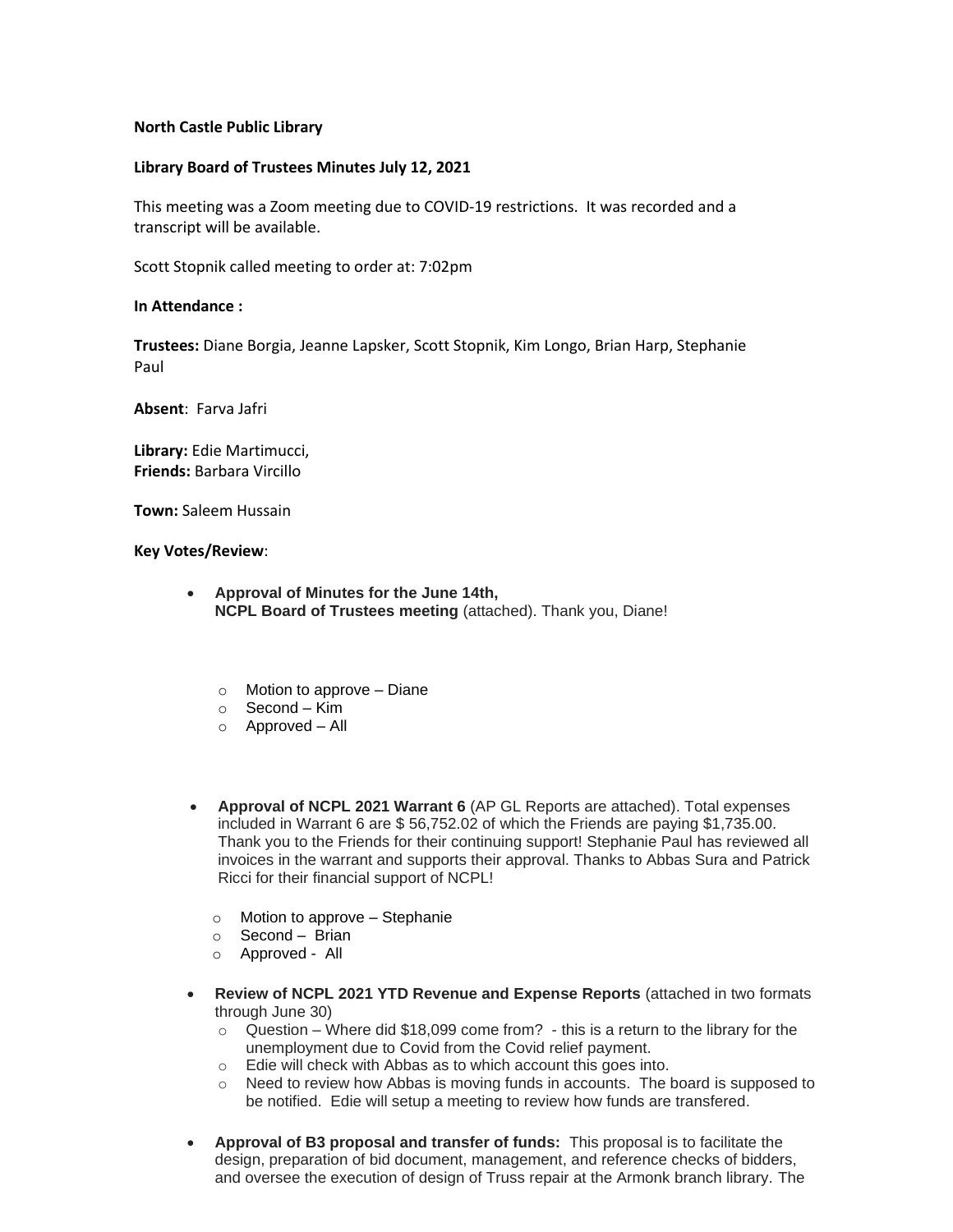request is to transfer 20k from the fund balance. Further discussion necessary on details (proposal attached)

- o Trusses are the support beams on top of roof and show signs of cracking. The engineers evaluated the stress level if a new roof was put on. The conclusion last year was a snowstorm would cause extra weight on the trusses at an unacceptable level. The engineer will oversee the design and build and put it out to bid. The repair solution is unknown.
- $\circ$  Need to fund the balance by transferring \$20K from the fund balance to an account that Abbas is setting up.
- o This is just for the engineering services to assess the issue, and project management.
- o Open questions:
	- How long will the assessment take?
	- When can bids be solicited?
- o Motion to approve Scott
- o Second Jeanne
- o Approved All
- **Approval to:** Hire Jonathan Lazo as an hourly Page @ \$15.00 per hour Effective July 12, 2021. Resume attached
	- o Questions:
		- What was the process to offer him the position?
			- He was a long term volunteer and the older brother volunteered before him.
	- $\circ$  Comment The library needs to recruit volunteers from other parts of the community.
	- $\circ$  There is a student and adult volunteer form. People usually just call, and fill out the commitment form
	- o Usually the library gets volunteers from the HS when they need to do their internship
	- $\circ$  Comment We want to engage the community but also need to reward those who have historically volunteered at the library.
	- o Motion to approve Stephanie
	- o Second Diane
	- o Approved All
- **Approval to pay Arcari & Iovino:** For architectural services rendered on Armonk Lower Level Bathrooms: \$3,562.50 and Interior elevator \$550.00
	- $\circ$  Timeline Otis need to do outside and interior. The actual cabin needs to be installed.
	- o Motion to approve Scott
	- o Second Jeanne
	- o Approved All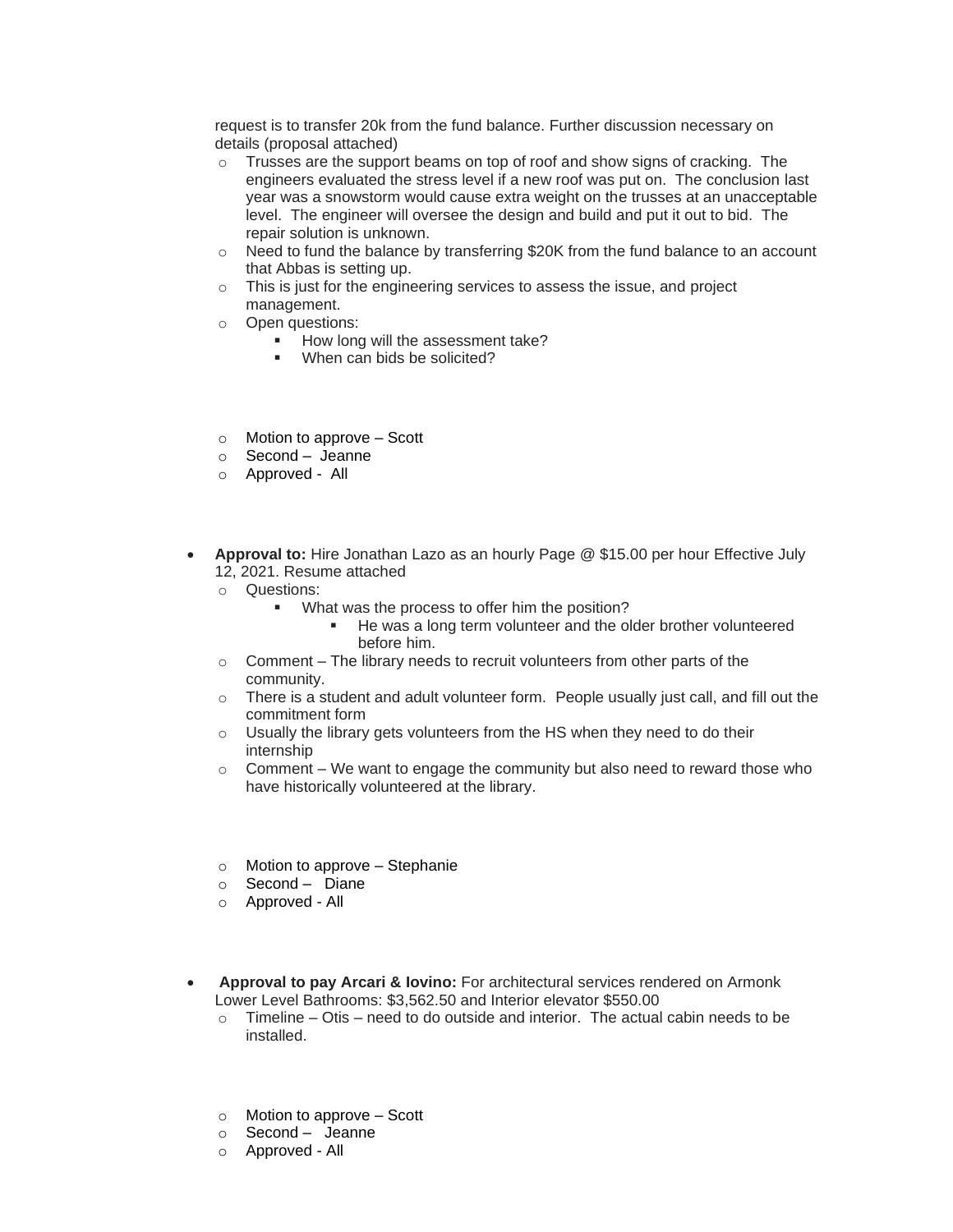- **Review of and adoption of :** Disaster Plan draft ( Attached)
	- $\circ$  This is a template from WLS<br> $\circ$  Financial documents need to
	- Financial documents need to be stored for 5 years and are in the process of being digitized on a thumb drive. The backups were validated
	- o Payroll is done by the town.
	- o Generator is tested and maintained by the vendor
	- $\circ$  In NWP what is the generator status for NWP?
	- $\circ$  This document is very general. There needs to be a procedure document for each library.
	- o NWP needs an emergency procedure document.
	- o Does the plan need to be vetted by the NC Dept of Public Safety? Police/Fire
	- $\circ$  Request to have the document be in a checklist, easy to read format. For the library specific
	- o Do we have designated fire marshals and defibrillator's in each building? Edie is not sure if there is one or the location and who is trained in using this. Edie needs to check on this. The company usually requests that someone is certified
	- o Between now and September, need to contact Police/Town
	- $\circ$  We need the disaster plan for the library materials and two procedure manuals for emergencies. One at each location.
	- o Someone should be certified for each shift.
- **Review of and adoption of:** Violence in the Workplace Policy (Attached).
	- o Training was conducted. Edie has signed papers from each person.
	- o The Policy document needs to have the steps bulleted and more obvious.
	- o Incidents are handled and filed by management either Susan or Edie.

# **New business**

- Written out loud program at the schools. It would be good for the students to have a forum to read their material in a library program
- Survey results
	- $\circ$  Significant part of the population was not aware of the digital content from the library
	- o Results were distributed 7/12.

# **Website redesign**

- We need to review the survey results to ensure they align with the goals
- Review of the draft of the goals.
- Feedback:
	- $\circ$  Based on preliminary review of the survey a lot of the goals address the trends of the survey
	- $\circ$  Survey needs to be incorporated in the next version of the goals
	- o See how these ties to the current statistics
	- o The goals hit all the major areas
		- Means of informing the community of the resources
			- Way to give users access to the resources
	- o Survey implies the patrons want to see more digital content
	- o Objectives are spot on
	- o Very high level but correct
	- o Right in line with objectives all along for the library
	- $\circ$  Gives us the opportunity to design the website with these goals in mind. Hone the experience to be more focused
- Present website grew dramatically over the last 4-5 years as more content was added
- Edie is looking for visualizations
- More feedback
	- $\circ$  What is the user population residents? Need clarity on this
	- o We are trying to do a few things